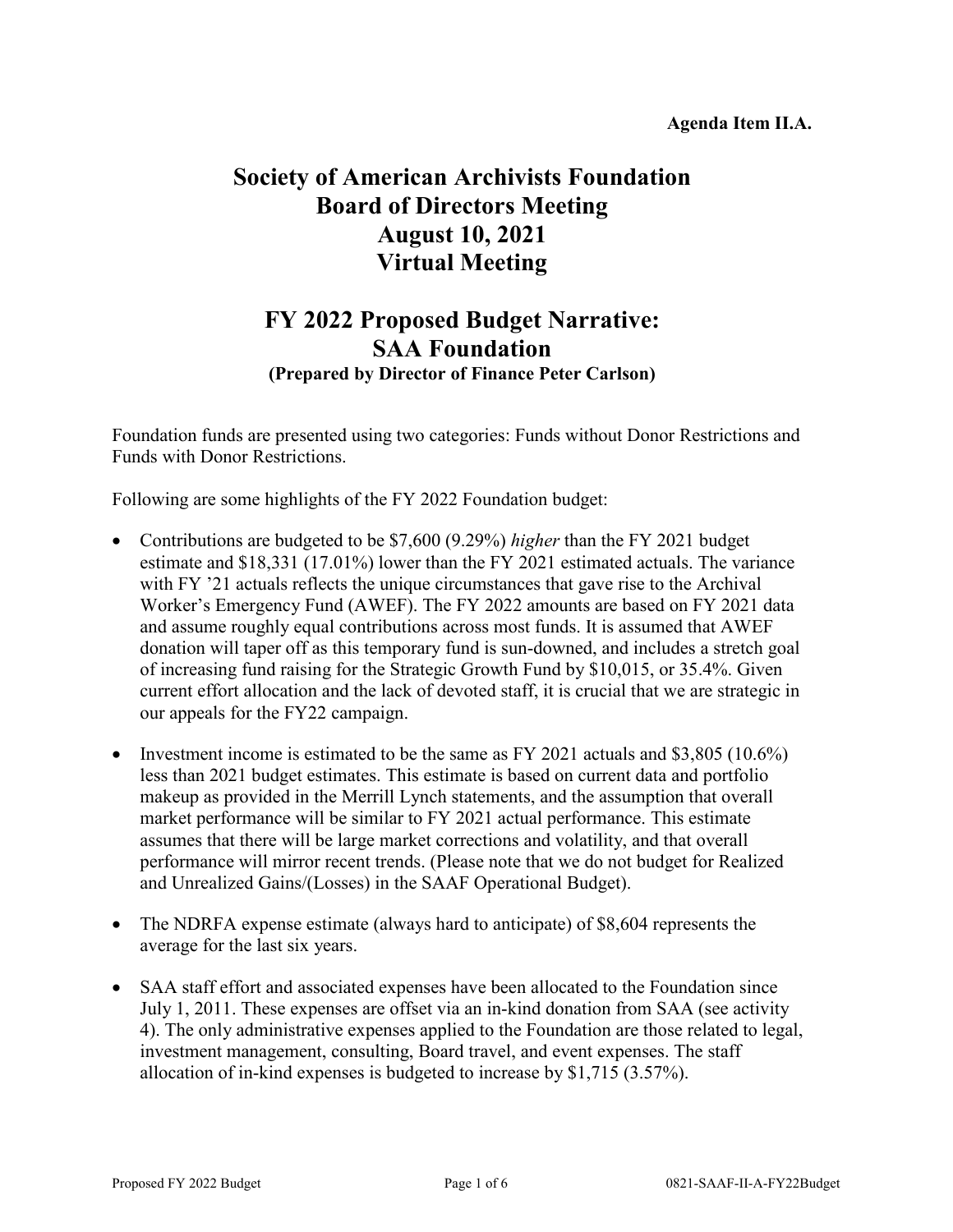### For Discussion:

- 1. The FY22 budget assumes that the very successful Annual Meeting Travel Award Program will continue to be funded at \$12,000 out of the Strategic Growth Fund. When this program was originally conceived in FY18, the Board had hoped to find external funding sources to support the program. As we move into the fourth year of the program, we have yet to identify non-Foundation funding sources for this popular program.
- 2. The SAA Foundation Payout Rate. The SAA Foundation is a public charity, which means that, unlike private foundations, it is not required to pay out any more than its Board of Directors deems appropriate. That said, it has been the prevailing opinion of the Board since its founding that the Foundation should seek to support the archives profession to the greatest extent possible while ensuring the preservation and *growth* of SAAF's funding capacity for the long term.

As the Board has discussed payout rate over the years, its two major considerations have been: 1) growth of the funds and 2) acknowledgement that we must make awards in order to enhance our fund-raising efforts. For this reason, in 2018 the Board established a payout rate formula that strikes a balance between these competing interests and acknowledges the restricted uses of several of the funds.

According to the payout rate formula, the FY 2022 payout rate is as follows:

For the current period, the net asset value of the Foundation is \$2,188,161

Less the net asset value of the endowed Ham Scholarship Fund of \$146,431;

Less the net asset value of the restricted NDRFA of \$82,480;

Less the net asset value of the Hamer-Kegan endowment of \$7,306;

Less the net asset value of the AWEF of \$10,902;

Less the cash liability to SAA (due to/due from) of \$486,673;

Yields adjusted total net assets available for payout of \$1,454,369.

**Based on an expense budget of \$80,404, and with net Unrestricted assets (minus liabilities) of \$1,454,369, the payout rate for FY22 would be 5.53%.** 

### **RECOMMENDATION 1**

**THAT a payout rate of 5.53% of the adjusted net assets of the SAA Foundation (i.e., the overall net asset value less the Ham Scholarship Fund, the National Disaster Recovery Fund for Archives Fund, the Hamer-Kegan Fund, the AWEF, and the cash liability to SAA) be approved for Fiscal Year 2022.** 

**Support Statement:** A payout rate of 5.53% of the adjusted fund balance is an appropriate level to both continue to grow the Foundation and support a vibrant program of support for the profession.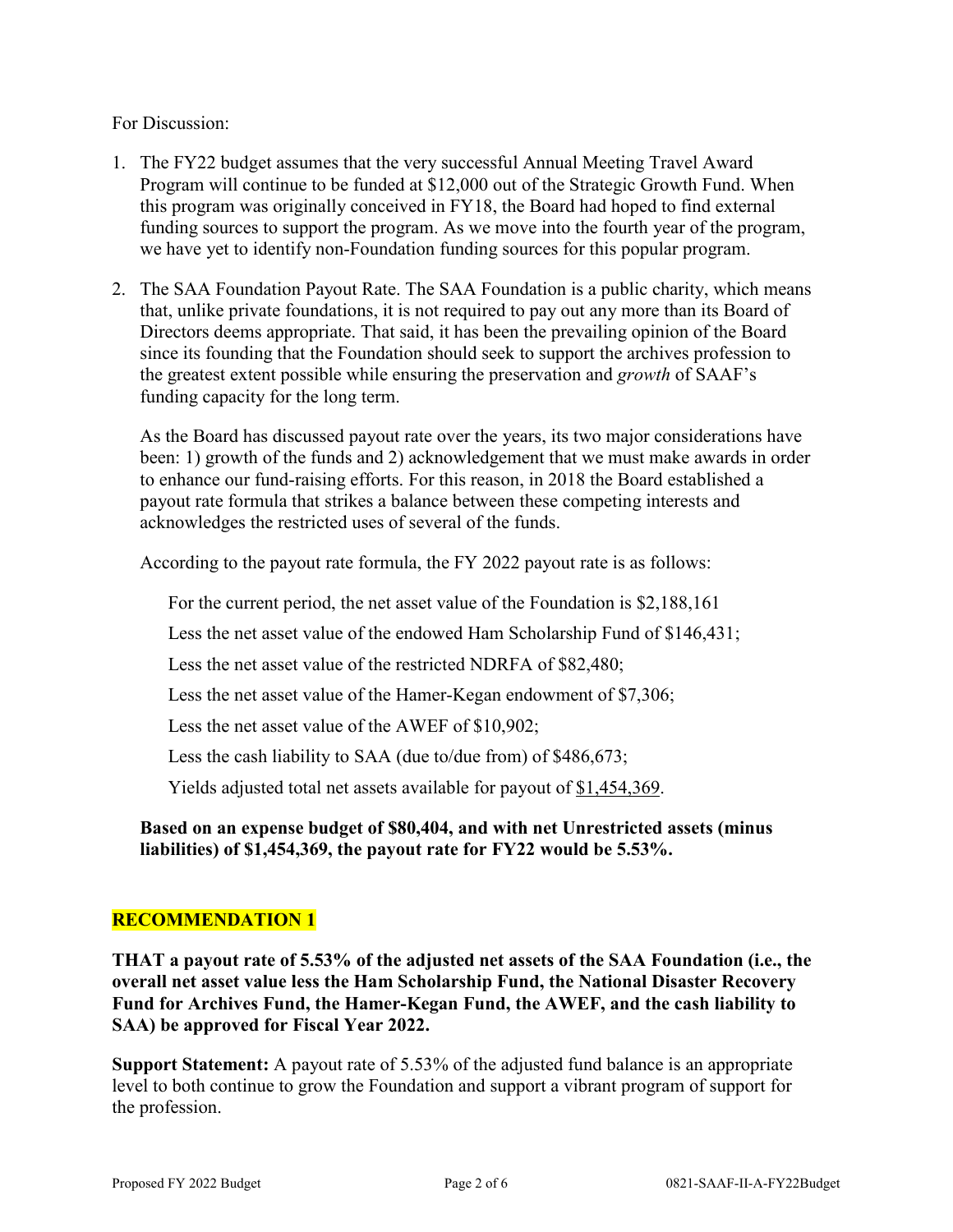**Fiscal Impact:** For FY 2022, with an adjusted fund balance of \$1,454,369, the payout of 5.53% will yield \$80,404 in available funding.

### **RECOMMENDATION 2**

**THAT the proposed Fiscal Year 2022 Budget, with revenues of \$171,228, expenses of \$171,869, and a projected net loss of \$642, be approved.**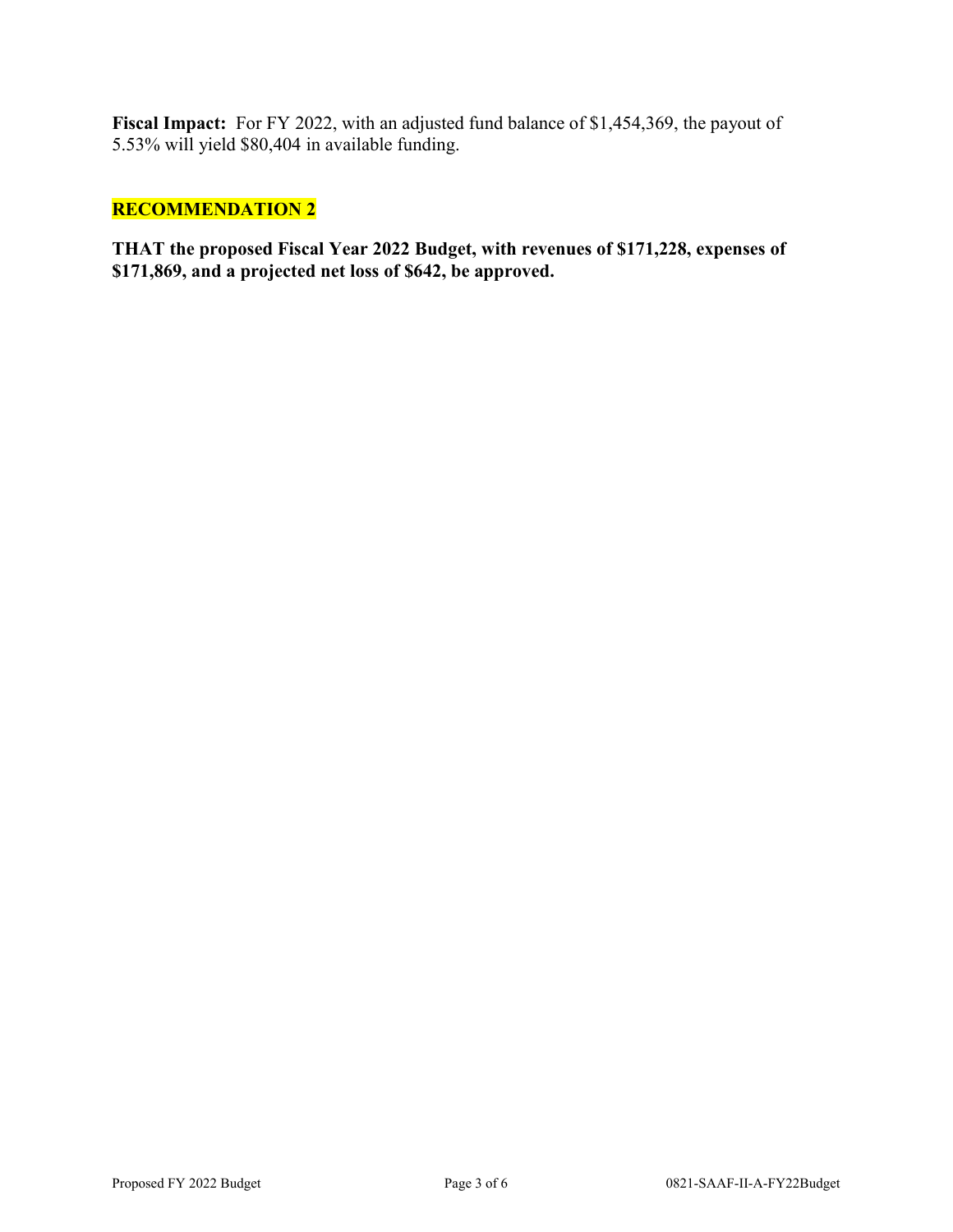### **Society of American Archivist Foundation Income Statement Fiscal 2022 Budget**

| <b>Income &amp; Donations</b>           |               |                                                      |               |            |                    | Projected FY '21         |                                | FY '22 Budget v. FY '21 Budget |                                |                      | FY '22 Budget v. FY '21 Actual |
|-----------------------------------------|---------------|------------------------------------------------------|---------------|------------|--------------------|--------------------------|--------------------------------|--------------------------------|--------------------------------|----------------------|--------------------------------|
|                                         | Fiscal '22    |                                                      |               | Fiscal '21 |                    | <b>Actuals</b>           |                                | <b>\$ Difference</b>           | % Difference                   | \$ Difference        | % Difference                   |
| <b>Unrestricted Funds</b>               |               |                                                      |               |            |                    |                          |                                |                                |                                |                      |                                |
| <b>Margaret Cross Norton</b>            |               | 5,200                                                |               | 7,820      |                    | 5,190                    |                                | (2,619.75)                     | (33.50%)                       | 10.00                | 0.19%                          |
| <b>Henry Estate</b>                     |               | 16,182<br>16,750<br>16,182<br>(568.00)<br>$(3.39\%)$ |               |            |                    | 0.00%                    |                                |                                |                                |                      |                                |
| Strategic Growth (Includes Awards Fund) |               | 44,385                                               |               | 35,066     |                    | 34,370                   |                                | 9,319.16                       | 26.58%                         | 10,014.66            | 29.14%                         |
| Awards (Retired Fund)                   |               |                                                      |               |            |                    | $\overline{\phantom{a}}$ |                                |                                | $\rm N/A$                      |                      | N/A                            |
| <b>Funds with Donor Restrictions</b>    |               |                                                      |               |            |                    |                          |                                |                                |                                |                      |                                |
| Mosaic Scholarship                      |               | 31,100                                               |               | 12,881     |                    | 26,580                   |                                | 18,219.04                      | 141.44%                        | 4,520.00             | 17.01%                         |
| Archival Worker's Emergency Fund (AWEF) |               | 6,000                                                |               | 25,000     |                    | 37,365                   |                                | (19,000.00)                    | $(76.00\%)$                    | (31,365.00)          | $(83.94\%)$                    |
| Pinkett                                 |               | 6,070                                                |               | 5,968      |                    | 6,990                    |                                | 102.25                         | 1.71%                          | (920.00)             | (13.16%)                       |
| Peterson                                |               | 1,570                                                |               | 2,382      |                    | 1,617                    |                                | (811.95)                       | $(34.09\%)$                    | (47.00)              | $(2.91\%)$                     |
| National Disaster Recovery              |               | 7,880                                                |               | 8,417      |                    | 7,880                    |                                |                                |                                |                      |                                |
| Hamer Kegan                             |               | 219                                                  |               | 394        |                    | 235                      |                                | (174.75)                       | (44.38%)                       | (16.00)              | $(6.81\%)$                     |
| Ham                                     |               | 2,907                                                |               | 3,041      |                    | 3,435                    |                                | (134.25)<br>$(4.41\%)$         |                                | (528.00)             | (15.37%)                       |
| <b>In-Kind Contributions</b>            |               |                                                      |               |            |                    |                          |                                |                                |                                |                      |                                |
| <b>SAA</b>                              |               | 49,715                                               |               | 42,764     |                    | 48,000                   |                                | 6,951.32                       | 16.26%                         | 1,715.10             | 3.57%                          |
| <b>Total Revenues</b>                   | $\mathcal{S}$ | 171,228                                              | $\mathcal{S}$ | 160,482    | $\mathbf{\hat{S}}$ | 187,844                  | $\mathcal{S}$                  | 11,283.08                      | 6.70%                          | \$(16,616.24)        | $(8.85\%)$                     |
| <b>Expenses</b>                         |               |                                                      |               |            |                    | <b>Projected FY '21</b>  | FY '22 Budget v. FY '21 Budget |                                | FY '22 Budget v. FY '21 Actual |                      |                                |
|                                         | Fiscal '22    |                                                      |               | Fiscal '21 |                    | <b>Actuals</b>           |                                | <b>\$ Difference</b>           | % Difference                   | <b>\$ Difference</b> | % Difference                   |
| <b>Unrestricted Funds</b>               |               |                                                      |               |            |                    |                          |                                |                                |                                |                      |                                |
| Strategic Growth (Includes Awards Fund) |               | 43,000                                               |               | 37,500     |                    | 32,888                   |                                | 5,500.00                       | 14.67%                         | 10,112.00            | 30.75%                         |
| <b>Funds with Donor Restrictions</b>    |               |                                                      |               |            |                    |                          |                                |                                |                                |                      |                                |
| Mosaic Scholarship                      |               | 5,200                                                |               | 5,300      |                    | 5,104                    |                                |                                |                                |                      |                                |
| Archival Worker's Emergency Fund (AWEF) |               | 6,000                                                |               | 25,000     |                    | 44,825                   |                                | (19,000.00)                    | $(76.00\%)$                    | (38, 825.00)         | $(86.61\%)$                    |
| Pinkett                                 |               | 4,000                                                |               | 4,000      |                    | 104                      |                                |                                | 0.00%                          | 3,896.00             | 3746.15%                       |
| Peterson                                |               | 1,600                                                |               | 2,100      |                    | 49                       |                                | (500.00)<br>$(23.81\%)$        |                                | 1,551.00             | 3165.31%                       |
| National Disaster Recovery              |               | 8,604                                                |               | 7,271      |                    | 10,000                   |                                |                                |                                |                      |                                |
| Hamer Kegan                             |               | 500                                                  |               | 500        |                    | 500                      |                                |                                | 0.00%                          |                      | 0.00%                          |
| Ham                                     |               | 11,500                                               |               | 11,180     |                    | 11,249                   |                                | 320.00                         | 2.86%                          | 251.00               | 2.23%                          |
| Administration                          |               |                                                      |               |            |                    |                          |                                |                                |                                |                      |                                |
| Foundation Administration               |               | 21,750                                               |               | 16,350     |                    | 17,746                   |                                | 5,400.00                       | 33.03%                         | 4,004.00             | 22.56%                         |
| <b>Foundation Development</b>           |               | 69,715                                               |               | 50,264     |                    | 55,500                   |                                | 19,451.32                      | 38.70%                         | 14,215.10            | 25.61%                         |
| <b>Total Expenses</b>                   |               | 171,869                                              | \$            | 159,465    | $\mathbb{S}$       | 177,965                  | $\mathcal{S}$                  | 11,171.32                      | 7.78%                          | (6,095.73)<br>\$     | (3.43%)                        |
| Gain / (Loss) from Operations           | $\mathbb{S}$  | $(642)$ \$                                           |               | $1,017$ \$ |                    | 9,879                    | \$                             | 111.75                         | $(163.06\%)$                   | (10,520.51)          | (106.49%)                      |
| <b>Transferred to Funds</b>             |               |                                                      |               |            |                    | $\blacksquare$           |                                |                                |                                |                      |                                |
| Net Gain / (Loss)                       | \$            | $(642)$ \$                                           |               | 1,017      | \$                 | 9,879                    |                                |                                |                                |                      |                                |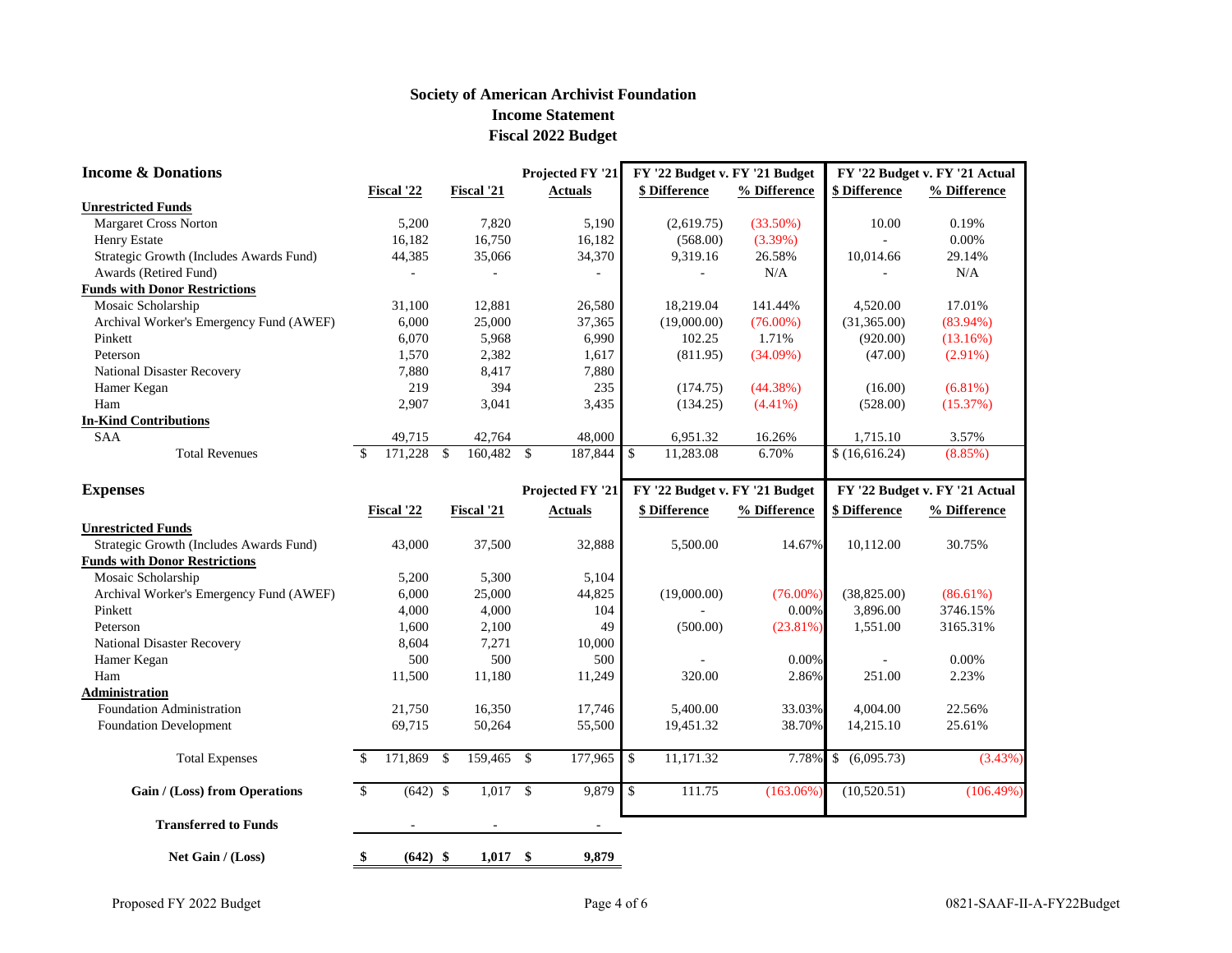### **SAA Foundation Budget Planner Fiscal Year 2022**

|                |                             |                                         |         |                                        | FY 2022<br><b>Budget</b> | FY 2021<br><b>Estimated Actual</b> |        | FY 2021<br><b>Budget</b> |          |
|----------------|-----------------------------|-----------------------------------------|---------|----------------------------------------|--------------------------|------------------------------------|--------|--------------------------|----------|
| Activity       | Fund                        |                                         | Account |                                        | Line                     | Activity                           | Line   |                          | Line     |
| No.            | $\underline{\mathrm{No}}$ . | Narrative                               | No.     | <b>Account Description</b>             | Amount                   | Total                              | Amount |                          | Amount   |
| 1              |                             | <b>Investment Income</b>                |         |                                        |                          | \$32,100                           |        | \$32,100                 |          |
|                |                             | <b>Unrestricted Funds</b>               |         |                                        |                          |                                    |        |                          |          |
|                | 31                          | Margaret Cross Norton                   | 4700    | Interest and Dividends                 | 4,450                    |                                    | 4,450  |                          | 4853.25  |
|                | 36                          | Henry Estate                            | 4700    |                                        | 14,610                   |                                    | 14,610 |                          | 15750    |
|                | 37                          | Strategic Growth (Includes Awards Fund) | 4700    |                                        | 6,080                    |                                    | 6,080  |                          | 6487.5   |
|                | 38                          | Awards (Retired Fund)                   | 4700    |                                        |                          |                                    |        |                          |          |
|                |                             | <b>Funds with Donor Restrictions</b>    |         |                                        |                          |                                    |        |                          |          |
|                | 35                          | Mosaic Scholarship                      | 4700    | <b>Interest and Dividends</b>          | 1,100                    |                                    | 1,100  |                          | 1150.958 |
|                | 50                          | Archival Worker's Emergency Fund (AWEF) | 4700    |                                        |                          |                                    |        |                          | $\theta$ |
|                | 55                          | Pinkett                                 | 4700    |                                        | 2,390                    |                                    | 2,390  |                          | 2576.25  |
|                | 58                          | Peterson                                | 4700    |                                        | 1,070                    |                                    | 1,070  |                          | 1152     |
|                | 59                          | National Disaster Recovery              | 4700    |                                        | 1,450                    |                                    | 1,450  |                          | 1563.75  |
|                | 92                          | Hamer Kegan                             | 4700    |                                        | 155                      |                                    | 155    |                          | 168.75   |
|                | 93                          | Ham                                     | 4700    |                                        | 795                      |                                    | 795    |                          | 2202.75  |
| $\overline{2}$ | <b>Donations</b>            |                                         |         |                                        |                          | \$89,413                           |        | \$107,744                |          |
|                |                             | <b>Unrestricted Funds</b>               |         |                                        |                          |                                    |        |                          |          |
|                | 31                          | Margaret Cross Norton                   | 4630    | Contributions                          | 750                      |                                    | 740    |                          | 2966.5   |
|                | 36                          | Henry Estate                            | 4630    |                                        | 1,572                    |                                    | 1,572  |                          | 1000     |
|                | 37                          | Strategic Growth (Includes Awards Fund) | 4630    |                                        | 38,305                   |                                    | 28,290 |                          | 28578    |
|                | 38                          | Awards (Retired Fund)                   | 4630    |                                        |                          |                                    |        |                          |          |
|                |                             | <b>Funds with Donor Restrictions</b>    |         |                                        |                          |                                    |        |                          |          |
|                | 35                          | Mosaic Scholarship                      | 4650    |                                        | 30,000                   |                                    | 25,480 |                          | 11730    |
|                | 50                          | Archival Worker's Emergency Fund (AWEF) | 4650    |                                        | 6,000                    |                                    | 37,365 |                          | 25000    |
|                | 55                          | Pinkett                                 | 4650    |                                        | 3,680                    |                                    | 4,600  |                          | 3391.5   |
|                | 58                          | Peterson                                | 4650    |                                        | 500                      |                                    | 547    |                          | 1229.95  |
|                | 59                          | National Disaster Recovery              | 4650    |                                        | 6,430                    |                                    | 6,430  |                          | 6853.55  |
|                | 92                          | Hamer Kegan                             | 4690    |                                        | 64                       |                                    | 80     |                          | 225      |
|                | 93                          | Ham                                     | 4690    |                                        | 2,112                    |                                    | 2,640  |                          | 838.5    |
| 3              | <b>Expenses</b>             |                                         |         |                                        |                          | 80,404                             |        | 104,719                  |          |
|                |                             | <b>Unrestricted Funds</b>               |         |                                        |                          |                                    |        |                          |          |
|                | 37                          | Strategic Growth                        |         | 5385 Grants Program                    | 30,000                   |                                    | 28,419 |                          | 21300    |
|                |                             | Strategic Growth                        |         | 5381 SAA Annual Meeting Awards Program | 12,000                   |                                    | 3,969  |                          | 12000    |